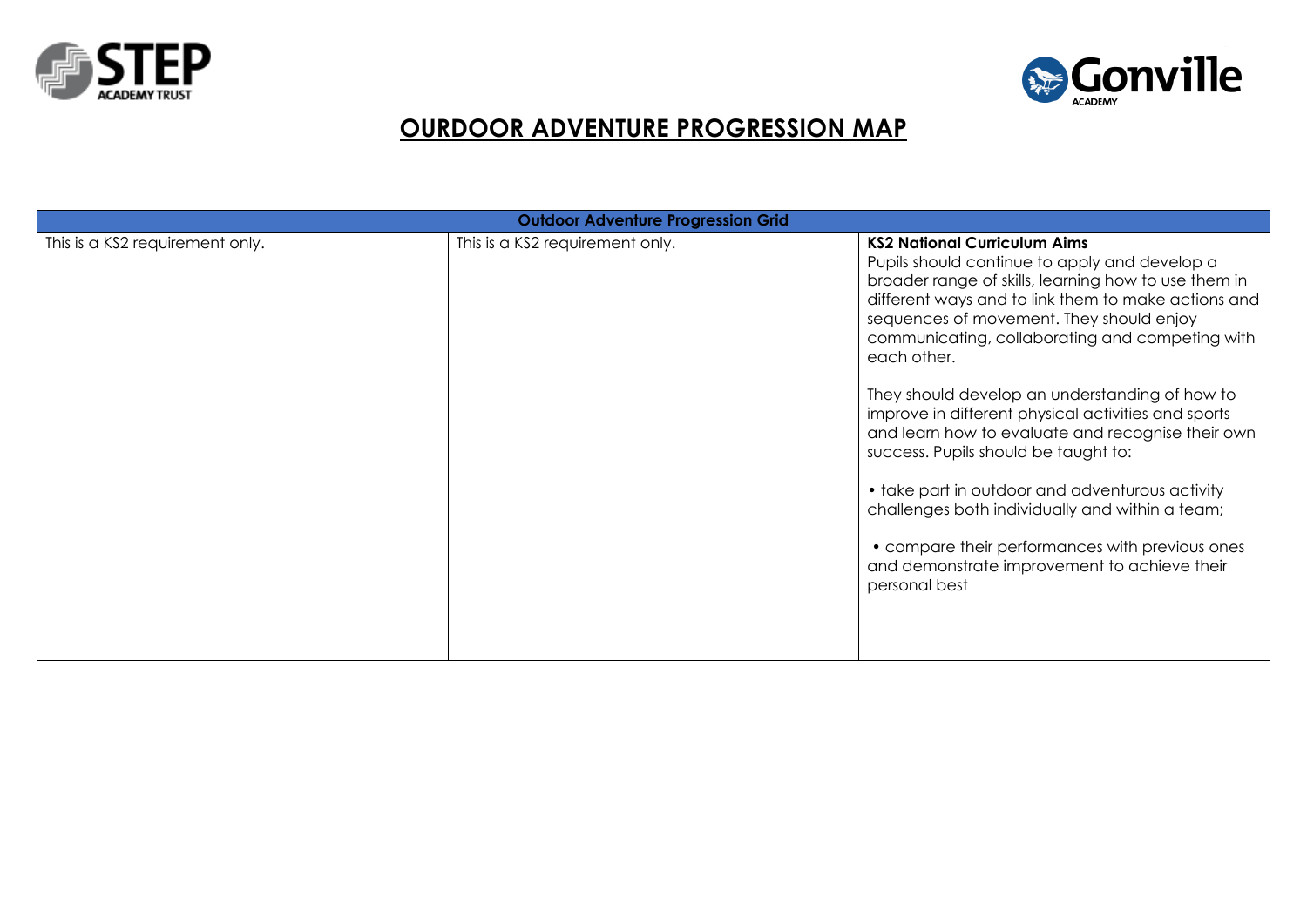



| This is a KS2 requirement only. | Recognise and describe the effects                                                       |                                                                                                                                   |                                                                                                                       |                                                                                                               |
|---------------------------------|------------------------------------------------------------------------------------------|-----------------------------------------------------------------------------------------------------------------------------------|-----------------------------------------------------------------------------------------------------------------------|---------------------------------------------------------------------------------------------------------------|
|                                 | of exercise on the body.                                                                 | Describe how the body reacts at<br>different times and how this affects<br>performance.                                           | Know and understand the reasons<br>for warming up and cooling down.                                                   | Understand the importance of<br>warming up and cooling down.                                                  |
|                                 | Know the importance of strength<br>and flexibility for physical activity.                | Explain why exercise is good for your<br>health.                                                                                  | Explain some safety principles when<br>preparing for and during exercise                                              | Carry out warm-ups and cool-downs<br>safely and effectively.                                                  |
|                                 | Explain why it is important to warm<br>up and cool down                                  | Know some reasons for warming up<br>and cooling down                                                                              |                                                                                                                       | Understand why exercise is good for<br>health, fitness and wellbeing.                                         |
|                                 |                                                                                          |                                                                                                                                   |                                                                                                                       | Know ways they can become<br>healthier                                                                        |
|                                 | Orientate themselves with increasing<br>confidence and accuracy around a<br>short trail. | Orientate themselves with accuracy<br>around a short trail.<br>Create a short trail for others with a<br>physical challenge.      | Start to orientate themselves with<br>increasing confidence and<br>accuracy around an orienteering<br>course.         | Orientate themselves with<br>confidence and accuracy around<br>an orienteering course when under<br>pressure. |
|                                 |                                                                                          | Start to recognise features of an<br>orienteering course.                                                                         | Design an orienteering course that<br>can be followed and offers some<br>challenge to others.                         | Design an orienteering course that is<br>clear to follow and offers challenge<br>to others.                   |
|                                 |                                                                                          |                                                                                                                                   | Begin to use navigation equipment<br>to orientate around a trail                                                      | Use navigation equipment (maps,<br>compasses) to improve the trail.                                           |
|                                 | Identify and use effective<br>communication to begin to work as<br>a team.               | Communicate clearly with other<br>people in a team, and with other<br>teams.                                                      | Use clear communication to<br>effectively complete a particular<br>role in a team.                                    | Use clear communication to<br>effectively complete a particular<br>role in a team.                            |
|                                 | Identify symbols used on a key.                                                          | Have experience of a range of roles<br>within a team and begin to identify<br>the key skills required to succeed at<br>each.      | Complete orienteering activities<br>both as part of a team and<br>independently.                                      | Compete in orienteering activities<br>both as part of a team and<br>independently.                            |
|                                 |                                                                                          | Associate the meaning of a key in<br>the context of the environment.                                                              | Identify a key on a map and begin<br>to use the information in activities                                             | Use a range of map styles and make<br>an informed decision on the most<br>effective.                          |
|                                 | Begin to choose equipment that is<br>appropriate for an activity.                        | Try a range of equipment for<br>creating and completing an activity.                                                              | Choose the best equipment for an<br>outdoor activity.                                                                 | Choose the best equipment for an<br>outdoor activity.                                                         |
|                                 |                                                                                          | Make an informed decision on the<br>best equipment to use for an<br>activity. Plan and organise a trail<br>that others can follow | Create an outdoor activity that<br>challenges others.<br>Create a simple plan of an activity<br>for others to follow. | Prepare an orienteering course for<br>others to follow.                                                       |